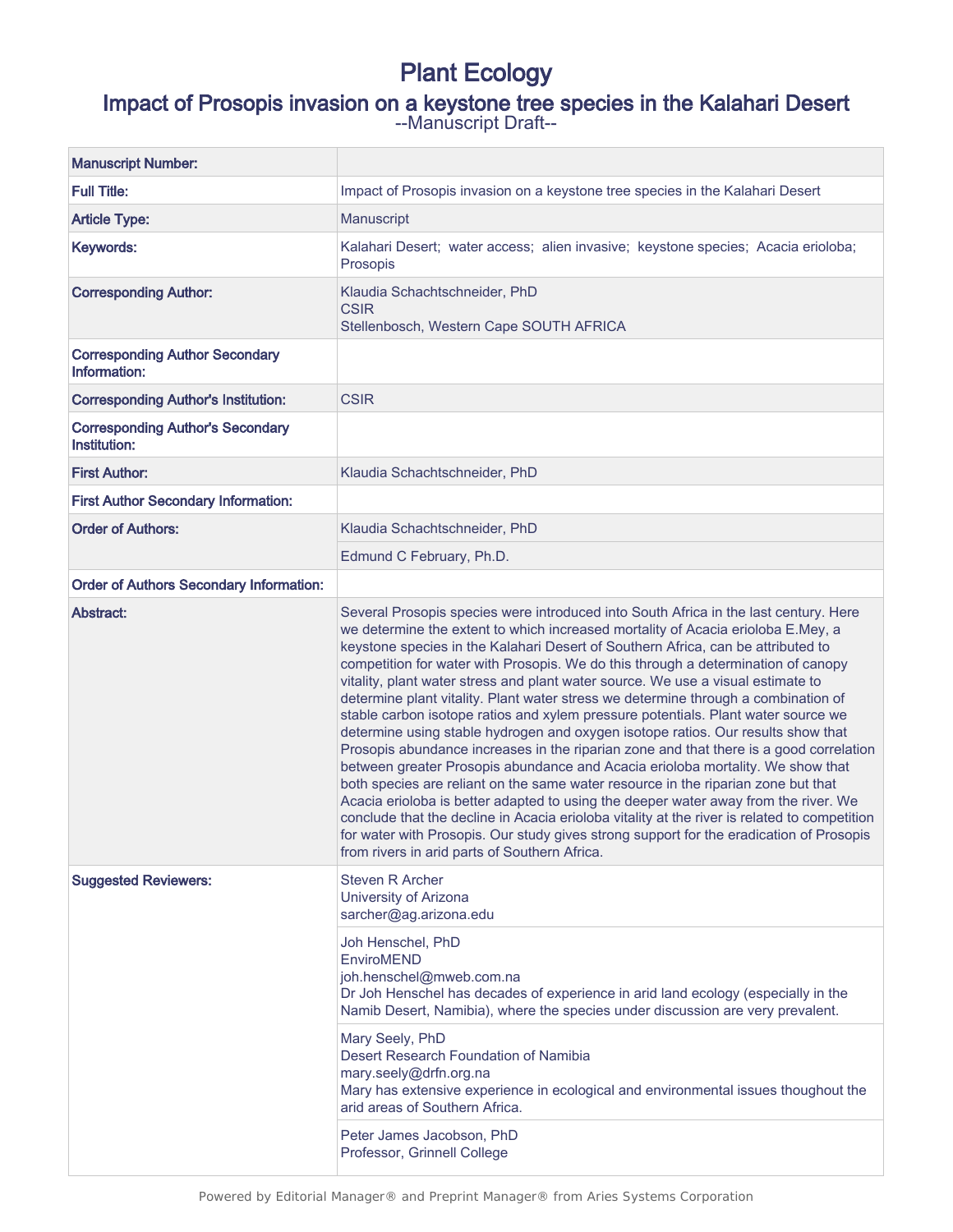| $i$ acobsop $@$ grinnell.edu<br>Prof Jacobson completed his PhD on arid rivers in Southern Africa and is still actively<br>working in the area at times, being well-versed with the tree species that this submitted<br>paper discusses |
|-----------------------------------------------------------------------------------------------------------------------------------------------------------------------------------------------------------------------------------------|
|-----------------------------------------------------------------------------------------------------------------------------------------------------------------------------------------------------------------------------------------|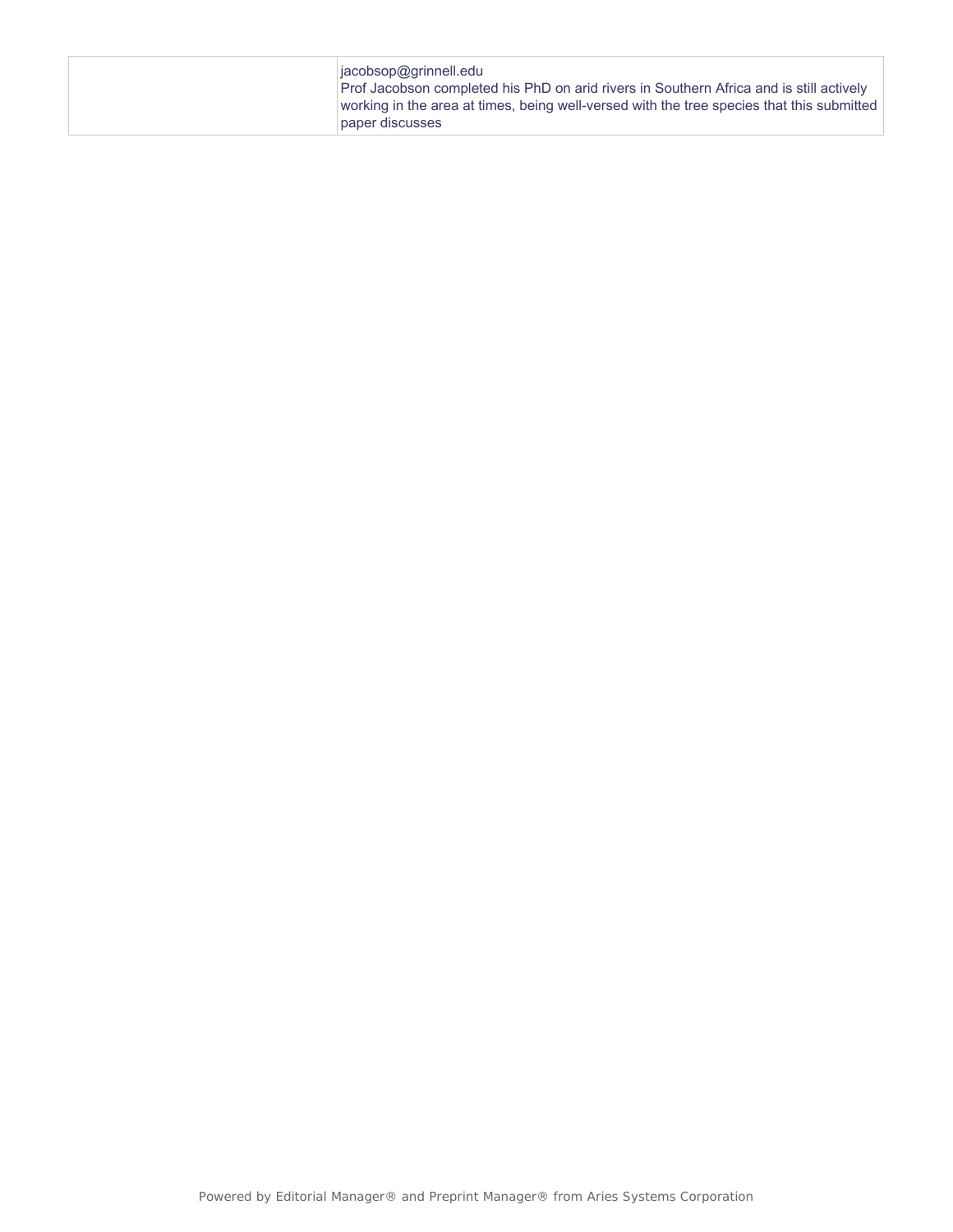| $\mathbf{1}$     | Word count: 4385                                                                                              |
|------------------|---------------------------------------------------------------------------------------------------------------|
| $\mathfrak{2}$   | Klaudia Schachtschneider <sup>a,b</sup> and Edmund C. February <sup>a</sup>                                   |
| 3                |                                                                                                               |
| $\overline{4}$   | Impact of Prosopis invasion on a keystone tree species in the Kalahari Desert                                 |
| 5                |                                                                                                               |
| 6                | <sup>a</sup> Botany Department, University of Cape Town, Private Bag X, 7701 Rondebosch, Cape Town, South     |
| $\tau$           | Africa                                                                                                        |
| $8\,$            | ${}^b$ Corresponding author: CSIR Natural Resources and the Environment, P.O. Box 320, Stellenbosch 7599,     |
| $\boldsymbol{9}$ | South Africa, Email: kschacht@csir.co.za, Tel: +27 21 888 2598, Fax: +27 21 888 2682.                         |
| 10               |                                                                                                               |
| 11               | <b>ABSTRACT</b>                                                                                               |
| 12               | Several Prosopis species were introduced into South Africa in the last century. Here we                       |
| 13               | determine the extent to which increased mortality of Acacia erioloba E.Mey, a keystone species in the         |
| 14               | Kalahari Desert of Southern Africa, can be attributed to competition for water with Prosopis. We do this      |
| 15               | through a determination of canopy vitality, plant water stress and plant water source. We use a visual        |
| 16               | estimate to determine plant vitality. Plant water stress we determine through a combination of stable         |
| 17               | carbon isotope ratios and xylem pressure potentials. Plant water source we determine using stable             |
| 18               | hydrogen and oxygen isotope ratios. Our results show that <i>Prosopis</i> abundance increases in the riparian |
| 19               | zone and that there is a good correlation between greater Prosopis abundance and Acacia erioloba              |
| 20               | mortality. We show that both species are reliant on the same water resource in the riparian zone but that     |
| 21               | Acacia erioloba is better adapted to using the deeper water away from the river. We conclude that the         |
| 22               | decline in Acacia erioloba vitality at the river is related to competition for water with Prosopis. Our study |
| 23               | gives strong support for the eradication of Prosopis from rivers in arid parts of Southern Africa.            |
| 24               |                                                                                                               |
| 25               | <b>KEY WORDS</b>                                                                                              |
| 26               | Kalahari Desert, water access, alien invasive, keystone species, Acacia erioloba, Prosopis                    |
| 27               |                                                                                                               |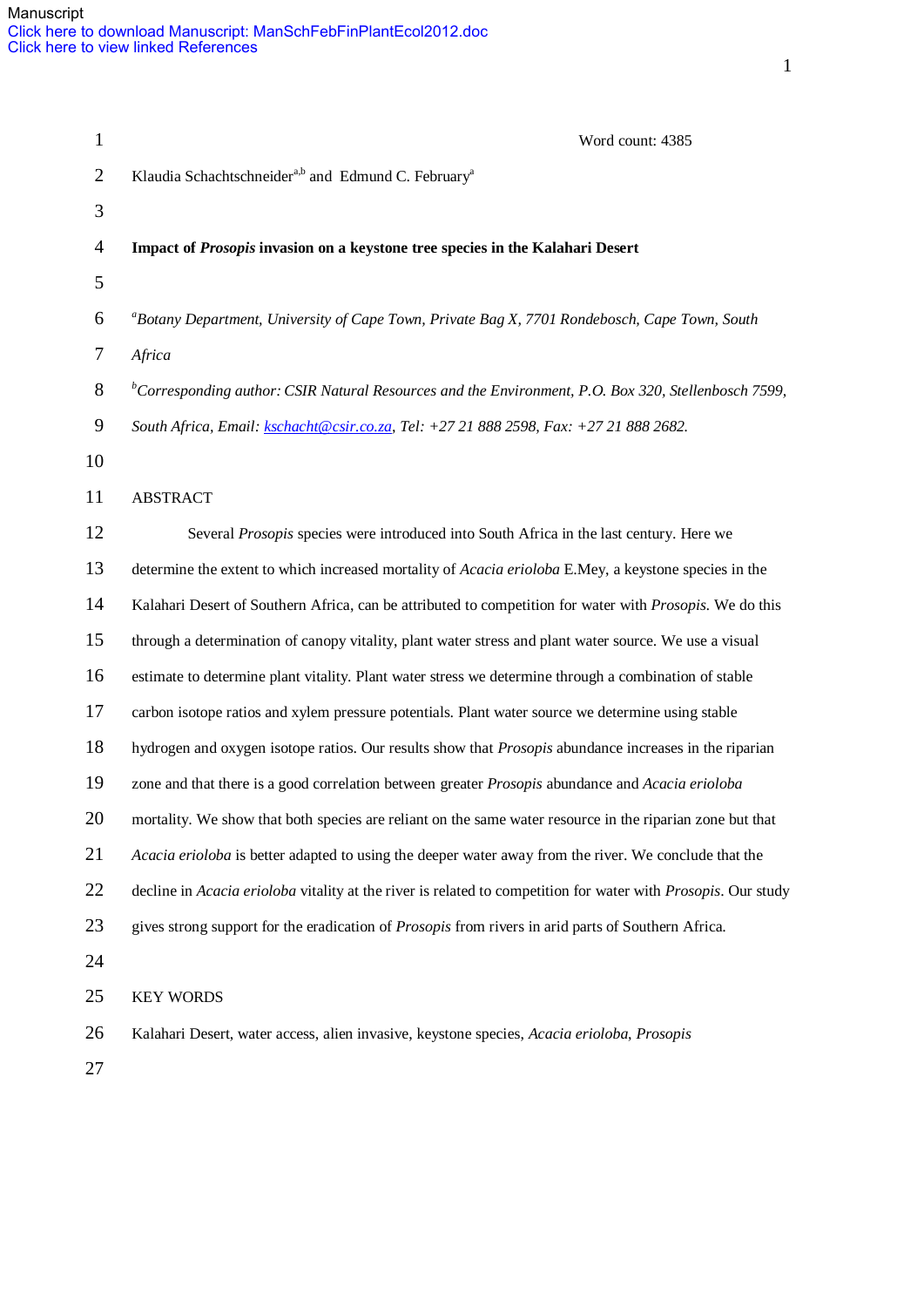INTRODUCTION

 1991), several species of *Prosopis* (mesquite) have naturalized in desert regions throughout the world (Burkhart 1976; Nilsen et al*.* 1991). In its native range *Prosopis* has become extremely invasive and is now the dominant woody species on millions of hectares of semi-arid grassland (Brown and Archer 1989, van Auken 2000). However, it is the effects of the various *Prosopis* species on natural vegetation in Australia, the Indian subcontinent and 25 African countries (Mwangi and Swallow 2005) that has led the IUCN to rank the genus among the world's worst invasive species (Mwangi and Swallow 2005; Bromilow 2010). Around the turn of the 19th Century, four *Prosopis* species from central America were introduced to Namibia and the north-western parts of South Africa (Harding 1987). Since then two species, *Prosopis glandulosa* var *torreyana* (Benson) Johnson and *Prosopis velutina* Wooten have densely and rapidly invaded riparian corridors and areas with shallow groundwater (Poynton 1990; Zachariades et al*.* 2011; Wise et al*.* 2012). These species have also hybridised and may form impenetrable thickets, making invaded farmland unproductive for crop production and livestock farming. *Prosopis* is now spread over more than 1.45 million hectares in the Northern Cape Province of South Africa alone (Wise et al*.* 2012). *Acacia erioloba* E.Mey. is one of the most important woody species of the desert regions of southern Africa (Coates Palgrave and Coates Palgrave 2002). Considered to be a keystone species in the Kalahari *A. erioloba* provides shade, shelter, nesting sites and lookout posts for birds and other animals (Milton and Dean 1995). There are, however, growing concerns that there is an increase in mature *A. erioloba* mortality in the south western Kalahari. The proposed reasons for these concerns include an increase in fire frequency (Seymour 2008), increasing groundwater abstraction (Powell, 2005) and competition for resources from alien invasives such as *Prosopis* (Robertson and Woodborne 2002; Zachariades et al*.* 2011). In arid savannas such as the southern Kalahari, where mean annual precipitation is around 280 mm, rainfall is a strong constraint on the determinants of woody cover (Sankaran et al*.* 2005, 2008). As an adaptation to survival in low rainfall environments, both *Prosopis* and *A. erioloba* have deep root systems with records of *Prosopis juliflora* at 53 m (Canadell et al*.* 1996) and *A. erioloba* at 60 m (Jennings 1974). These deep root systems allow these species to exploit deep aquifers in the sands on

Primarily introduced to provide shade or fodder in treeless, arid environments (Zimmerman

which they grow. Recent stable isotope research has shown that *A.erioloba* may source groundwater as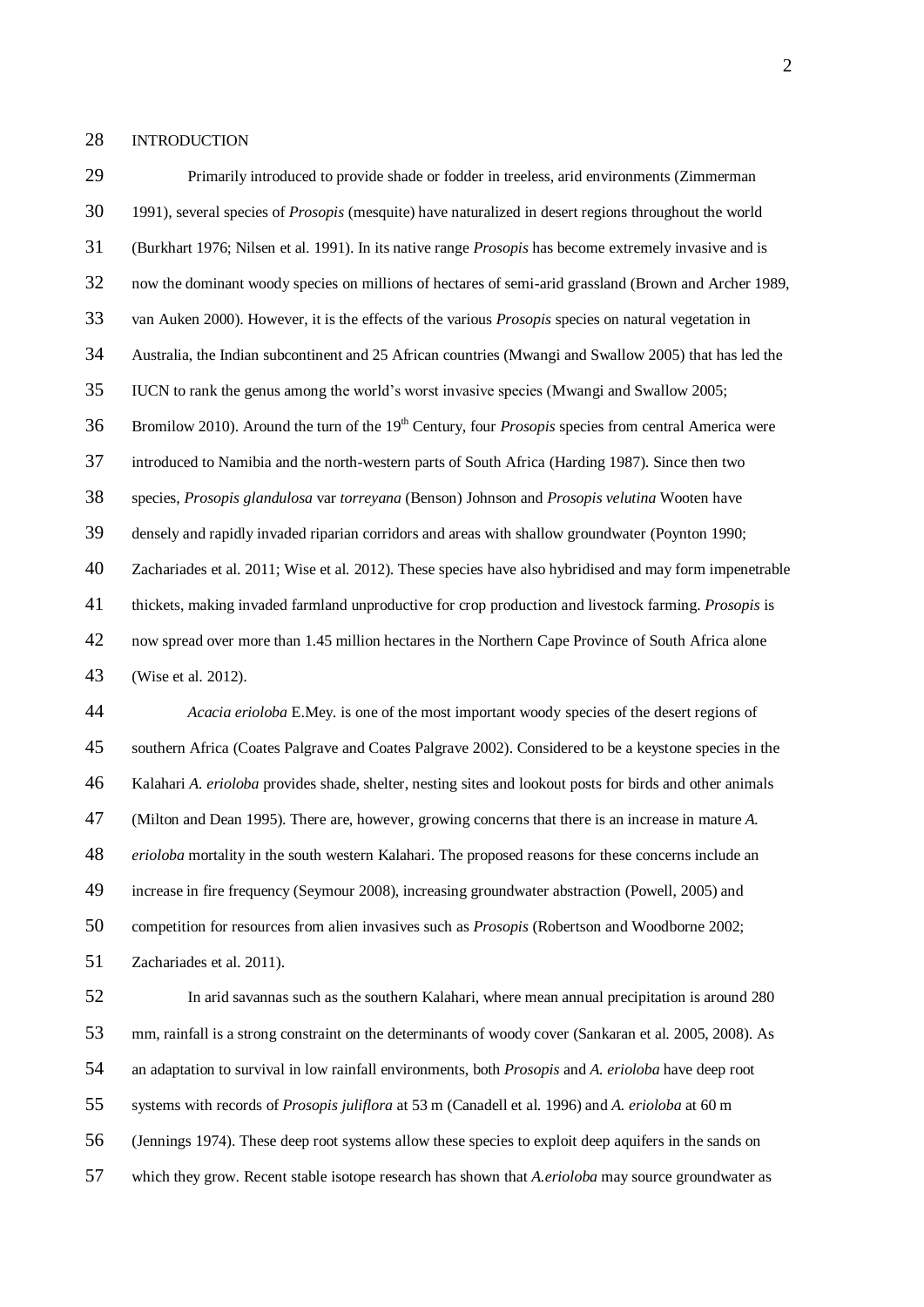deep as 70 metres below the surface (Obakeng 2007). The argument that *Prosopis* invasion is responsible for *A.erioloba* mortality is based on the premise that both species are accessing deep groundwater with *Prosopis* driving the water table down faster than *A. erioloba* may follow (Robertson and Woodborne 2002; Zachariades et al*.* 2011). Here we test this hypothesis by determining the relationship between canopy vitality, plant water stress and plant water source for *A. erioloba* growing in conjunction with and without *Prosopis*. We do this on a farm in the Northern Cape Province of South Africa that had been partially cleared of *Prosopis*.

#### METHODS

#### *Site description*

 The study was conducted on the farm Gannavlakte (26 57.578 S- 21 50.234 E) in the southern Kalahari, along the middle reaches of the ephemeral Kuruman River. While the river may flow in its middle and lower reaches after unusually high rainfall (Meyer et al*.* 1985), the average groundwater depth is 56 metres (Dept. of Water Affairs borehole records). The climate of the area is characterised by cold, dry winters and hot, wet summers with average minimum and maximum temperatures of 13.2ºC and 31.3ºC respectively and an average annual rainfall of 280 millimetres (van Rooyen et al*.* 2001). The area is largely covered with aeolian sand underlain by superficial silcretes and calcretes of the Cenozoic Kalahari Group (Mucina and Rutherford 2006). The riverbed typically consists of finer silt soils than those of the surrounding area, as water carries organic material, minerals and other alluvial components into the lower lying riverbeds (van der Walt and le Riche 1999).

 The landscape is shaped by parallel dunes about 3 to 8 metres high, which are vegetated by *Stipagrostis amabilis* (Schweick.) De Winter, *Acacia heamatoxylon* Willd. and *Acacia mellifera* (Vahl) Benth (Mucina and Rutherford, 2006). The interdune plains are dominated by *Rhigozum trichotomum* Burch. The river fringes are lined with riverine woodland, consisting primarily of *Acacia erioloba* and other species such as *Acacia haematoxylon*, *Acacia mellifera*, *Boscia albitrunca* Burch., *Ziziphus mucronata* Willd., *Rhigozum trichotomum* and *Prosopis* (van Rooyen et al. 2001).

#### *Woody plant density*

*Prosopis* was cleared in the Kuruman River, along half of the farm, by the national alien invasive plant

clearing programme 'Working for Water' (van Wilgen et al. 1998), while the other half remained un-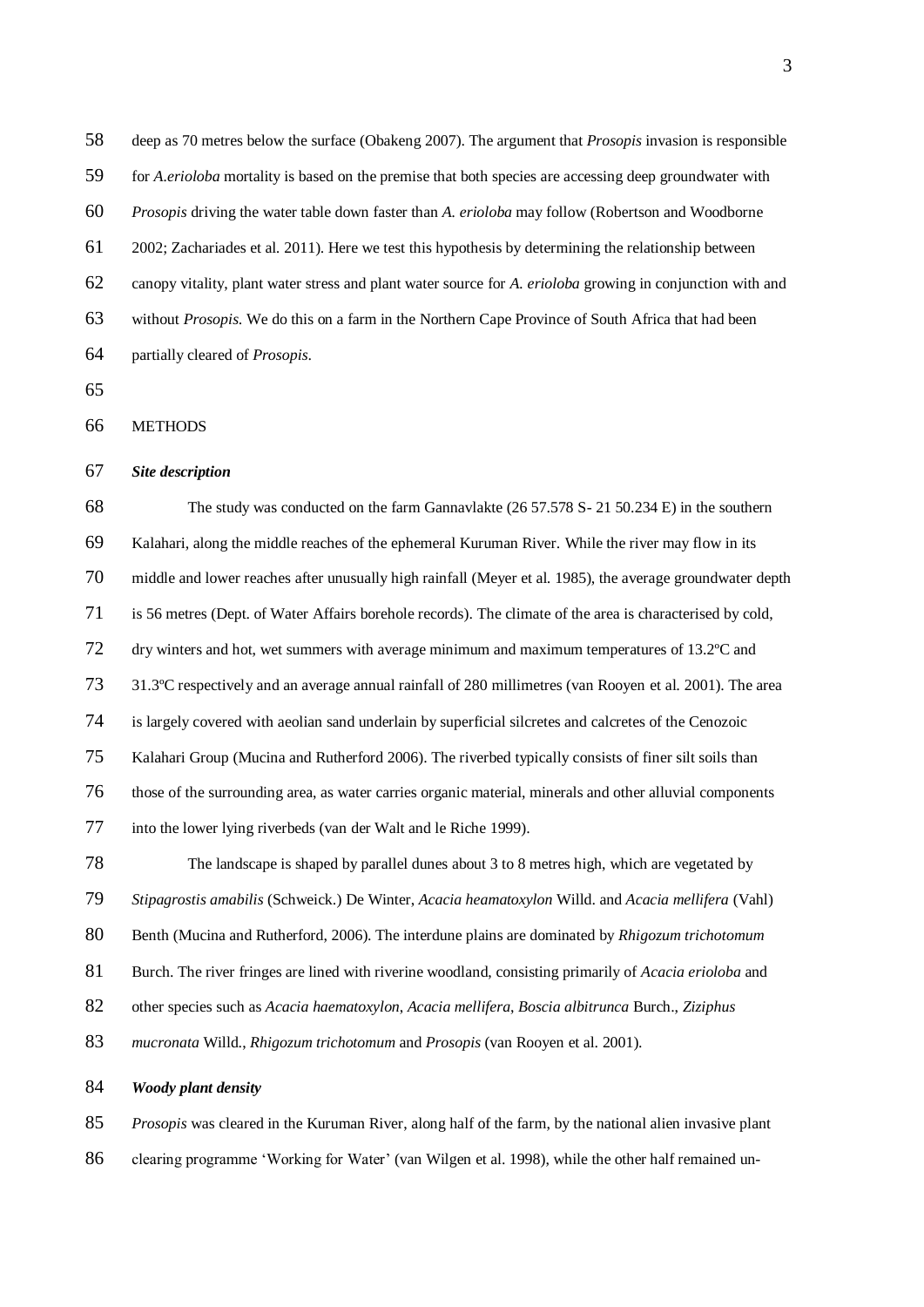cleared. Before we established our plots we determined the density of all the trees in the cleared and un-

88 cleared (invaded) areas. For this, six transects were established, three in cleared and three in un-cleared

areas. Each transect was 5 metres wide and 300 metres long, moving diagonally away from the river.

Along each transect all mature trees were identified and counted.

Subsequent to the survey, four 20 m by 100 m plots were laid out, of which one was located along the

river and one 300 m away from the river in a upland invaded area. This setup was repeated in a cleared

area. The plots in the invaded area were densely overgrown with *Prosopis* while there were no mature

*Prosopis* in the cleared plots. In each plot we randomly selected six mature *A.erioloba* and six *Prosopis*.

#### *Percentage canopy dieback*

 In April 2007 two observers scored canopy dieback as a percentage of dead woody material relative to the total canopy area on the study trees in each plot. Scores were made in 10% increments, with 0% dieback a full healthy canopy and 100% dieback equating to a dead tree. The score average between the two observers was recorded as the percentage canopy dieback for each tree.

#### *Water source*

 Sampling and measurements were carried out three times a year over two years, in the dry season (June 2004 and July 2005), the early wet season (November 2004 and 2005) and the late wet season (April 2004 and March 2005).

 We use the stable isotopes of hydrogen and oxygen in water extracted from woody tissue to show the water source for both *Prosopis* as well as *A. erioloba* (Busch et al. 1992; February et al. 2007a,b). The method is based on the assumption that water extracted from non-suberized wood will have the same isotope ratio as the source water of the tree (White et al. 1985). We collected twig samples (c. 0.5 cm x 6 cm) from six randomly selected individual trees of each species in each plot. These twig samples of non-suberized wood were collected into borosilicate tubes (Kimax–Kimble, Vineland, USA) which were subsequently inserted onto a cryogenic vacuum extraction line to extract the xylem water for isotope analysis. At the same time as the twig samples were collected, we also collected groundwater 112 samples from three different boreholes close to the study site. Rain water was collected during every rainfall event and decanted into a sealed bottle after each event. During one wet season (April 2004) the soil was sufficiently wet to auger 50 cm deep soil samples. To minimise evaporation this soil was put into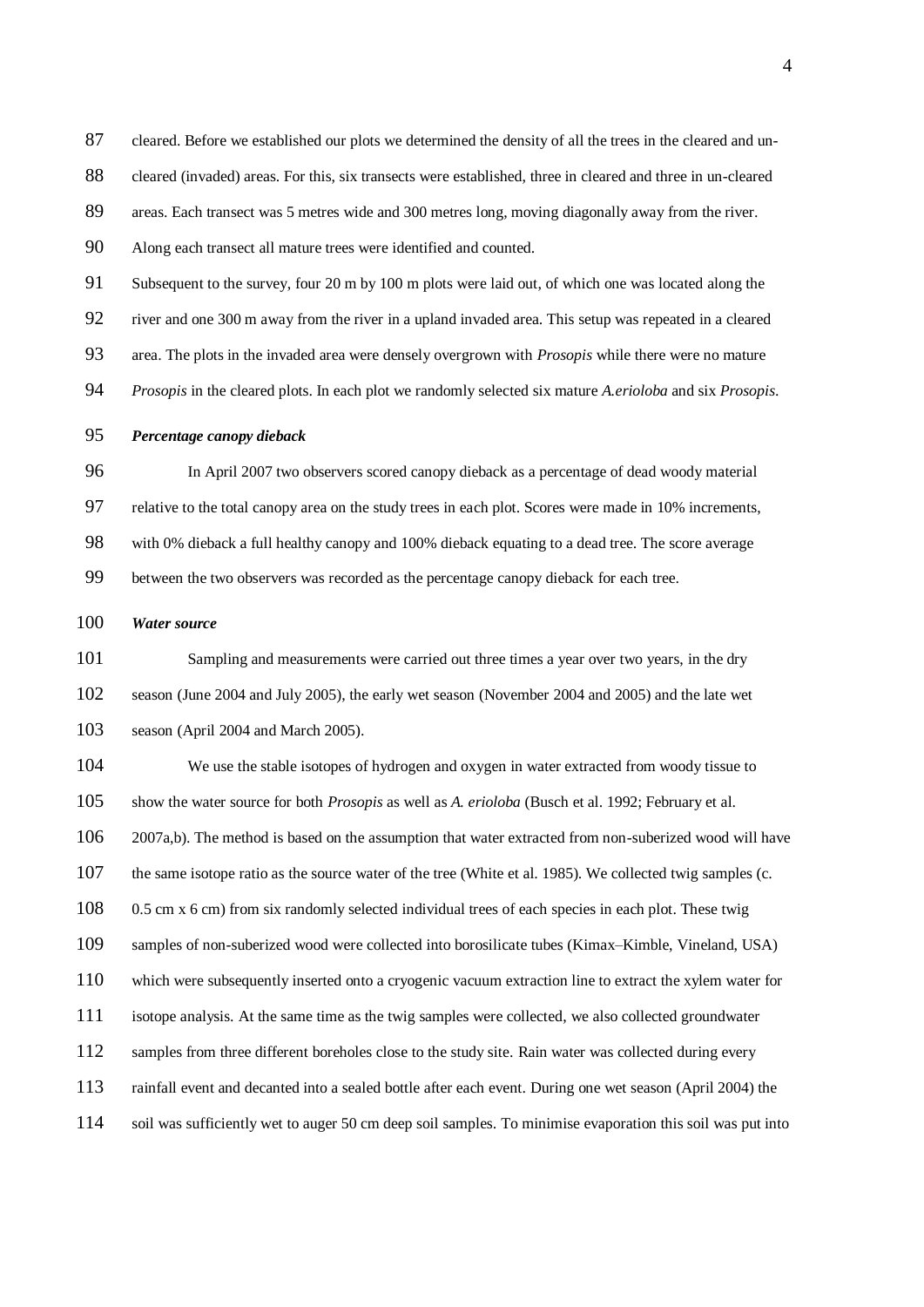a polythene bag, inserted into a second bag, each of which was securely and individually sealed with 116 adhesive tape.

117 All water samples were analysed for <sup>2</sup>H/H ratios using a variation of the zinc closed tube 118 reduction method of Coleman et al. (1982), while <sup>18</sup>O/<sup>16</sup>O ratios were obtained using the CO<sub>2</sub> equilibrium 119 method of Socki et al. (1992). Isotopic ratios of both <sup>2</sup>H/H and <sup>18</sup>O/<sup>16</sup>O were then determined using a Thermo Delta Plus XP Mass Spectrometer (Hamburg, Germany) at the University of Cape Town.

- *Plant moisture stress*
- *Leaf stable carbon isotope ratios*

 Leaf carbon isotope ratios are correlated with leaf gas exchange. Carbon assimilation is determined by stomatal aperture which in turn is determined by available water. As plants become more 125 water stressed, the stomatal aperture closes which results in less discrimination against the heavy  $^{13}C$ 126 isotope, resulting in less negative  $\delta^{13}$ C values (Ehleringer 1993). Using stable carbon isotope ratios we establish the amount of water stress that both *Prosopis* and *A. erioloba* are under. In April 2007 a total of twenty fully expanded, mature leaves were collected for stable carbon isotope analysis from each of our six trees in each plot. Prior to mass spectrometry using a Thermo Delta Plus XP Mass Spectrometer (Hamburg, Germany) the leaves were oven dried at 70˚C for 24 hours and ground to a fine powder using a Retsch MM200 ball mill (Retsch, Haan, Germany). *Xylem Pressure Potentials* Xylem pressure potentials are a determination of the tension that the water column of the plant is

 under. The less water available to the plant the greater the tension on the water column (Scholander et al. 1965; Miller et al. 1984). We use predawn Xylem Pressure Potentials on our study trees to determine 137 plant moisture stress. We do this three times a year over two years, in the dry season (June 2004 and July 2005), the early wet season (November 2004 and 2005) and the late wet season (April 2004 and March 2005), using a Scholander type pressure chamber (PMS Instrument Company, Corvallis, Oregon, USA). 

#### *Data analyses*

All statistical analyses for  $\delta^{18}O$ ,  $\delta^2H$ ,  $\delta^{13}C$  isotopes and canopy dieback were conducted using Statistica 8.0. We used Student T-tests and one-way ANOVA's with Tukey post hoc tests to detect any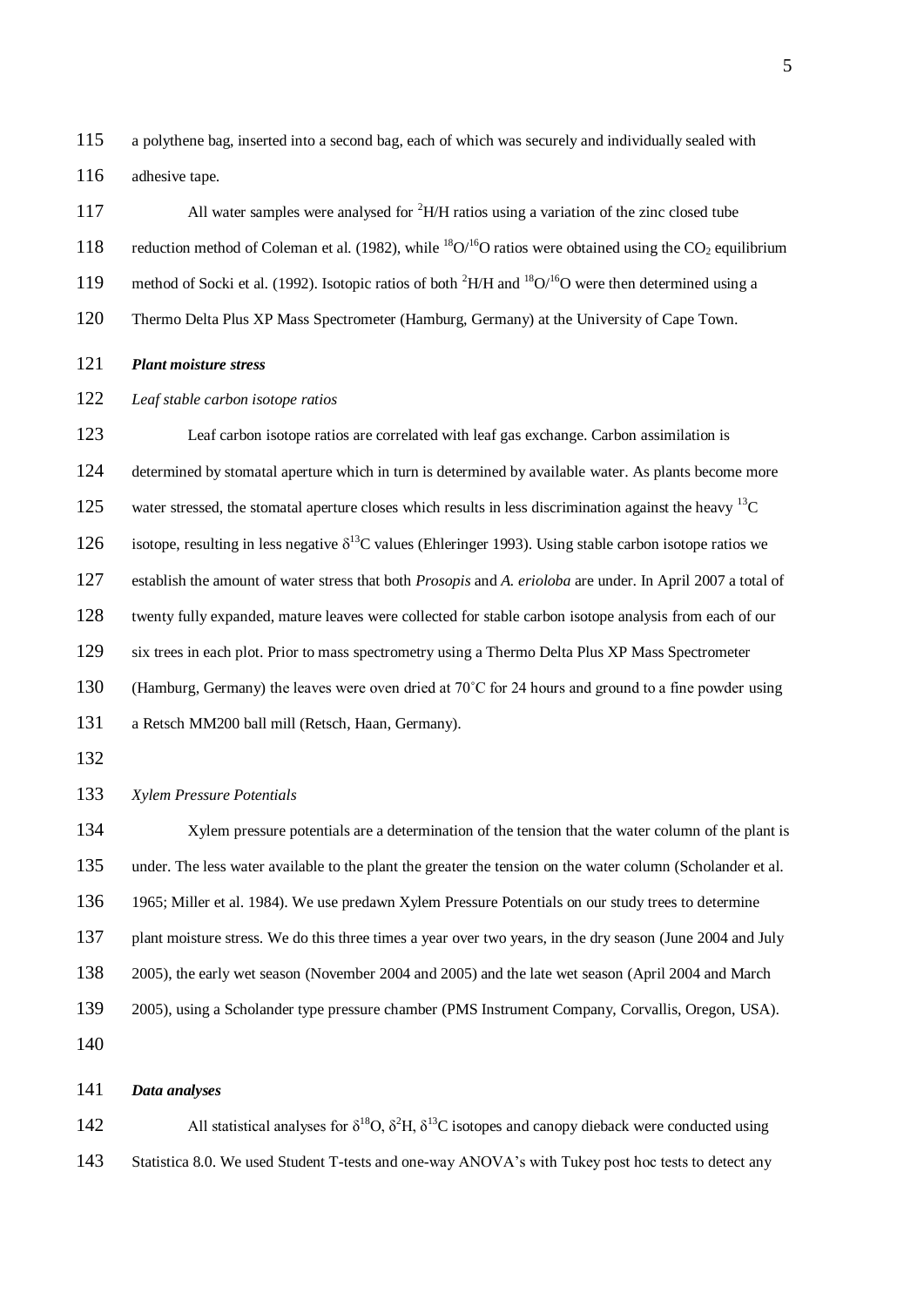144 significant differences (p < 0.05). A non-parametric Kruskall-Wallis test was used when assumptions of

normality and heterogeneity of variance were not met. Repeated-measures ANOVA were used for

predawn XPP in SPSS version 15.0, as described in ACITS (1997). Time was used as the within-subjects

factor and tree groups as the between-subject factors. The multivariate hypothesis testing approach

- (Wilks' Lambda test) was used throughout.
- 

RESULTS

## *Woody plant density*

 Our results for the belt transect show that *A. mellifera* and *Ziziphus mucronata* are absent from areas with high *Prosopis* density. In both the cleared and invaded transects *A. erioloba* density was highest immediately adjacent to the river with another increase in density approximately 300 metres from the river. *Prosopis* density was highest adjacent to the river, decreasing rapidly with increasing distance from the river. In the riparian zone there is a 50% increase in the number of *A.erioloba* trees where Prosopis had been cleared (Fig.1).

#### *Percentage canopy dieback*

 There was a significant difference in the amount of dead material on *A. erioloba* between the different treatments. In the invaded river plot there was 50% more dieback than in the cleared river plot. As the number of *Prosopis* trees decline with distance from the river the amount of dead material on *A. erioloba* trees also declines  $(F_{3,20} = 5.3, p = 0.008)$  (Fig.2).

### *Water source*

164 There is a linear relationship between  $\delta^{18}$ O and  $\delta^2$ H for fresh water samples described by the 165 global meteoric water line (GMWL) with the equation  $\delta^2 H = 8\delta^{18}O + 10$  (GMWL) (Craig 1961). Evaporatively enriched water (shallow soil water) plots below the meteoric water line with a slope that is less than 8 and an intercept less than 10. We constructed a local meteoric water line (LMWL) from our 168 rainfall data ( $\delta^2$ H = 6.1 \*  $\delta^{18}$ O + 2.6 ‰). (Fig. 3). Values for groundwater isotope ratios are consistent over time and across the three sampling boreholes. The three soil core values (0.5 metre depth) show isotopic enrichment, relative to rainfall isotope ratios. These values plot below the LMWL (Fig. 3). All isotope ratios for xylem water in the cleared river plot are located below the LMWL and

intermediate between rainfall and groundwater (Fig. 3a). At the end of the wet season *A. erioloba* xylem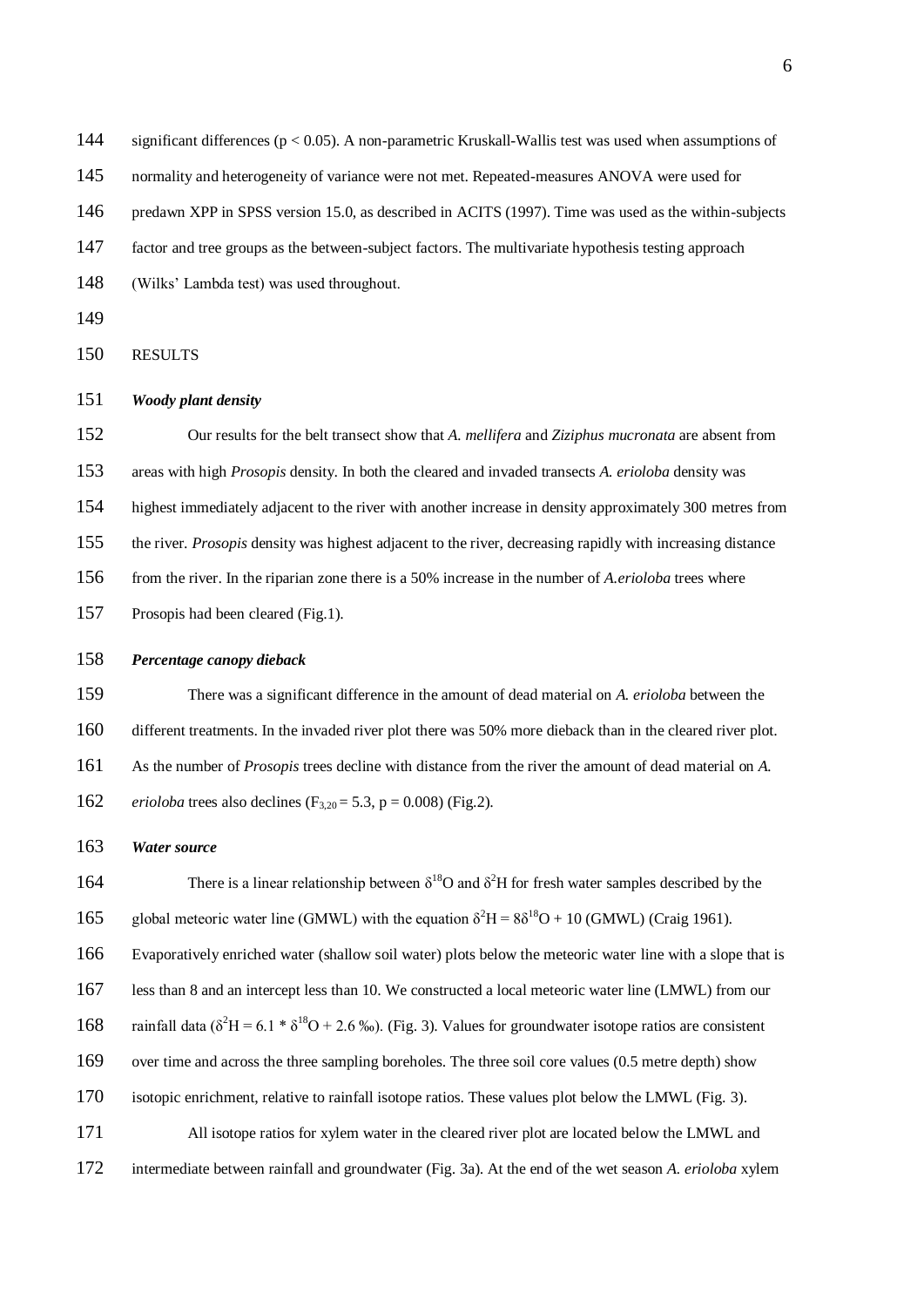173 water isotope ratios differ significantly from groundwater (Kruskall-Wallis nonparametric  $\delta^{18}O$ ; p < 0.001). There are no significant differences between *A. erioloba* xylem water and ground water at the upland plot (Fig 3b).

 Both *Prosopis* and *A. erioloba* xylem water isotope ratios in the invaded river plot (Fig. 3c) 177 differ significantly from groundwater in the wet season (Kruskall-Wallis nonparametric  $\delta^{18}$ O; p < 0.02). but are not significantly different in the dry season.

 In the invaded upland plot *A. erioloba* and *Prosopis* isotope ratios are similar to groundwater values (Fig. 3d). At the end of the wet season, however, values for *Prosopis* xylem water in this plot are 181 significantly different from groundwater values (Kruskall-Wallis nonparametric  $\delta^{18}$ O; p  $\leq 0.012$ ), but not

182 significantly different from rain.

*Plant moisture stress*

*Leaf stable carbon isotope ratios* 

185 There were significant differences in  $\delta^{13}$ C values between plots (p < 0.001). *Prosopis*  $\delta^{13}$ C

values are significantly more enriched than values for *A. erioloba* (Fig. 4). The results for *A. erioloba*

187 show significant differences in  $\delta^{13}C$  values between cleared (-26.25‰) and invaded (-24.99‰) river plots

(p = 0.03). There are no significant differences between cleared and invaded upland plots for *A. erioloba*.

189 There are also no significant differences in  $\delta^{13}$ C values for *Prosopis* invaded river and upland plots.

Xylem pressure potentials

Predawn XPP's for all upland plots are stable across seasons, relative to the river plots (Fig. 5). There are,

however, significant differences between the invaded river plot and both the upland and cleared river

plots for both *Prosopis* and *A. erioloba* (Tukey post hoc; p < 0.001).

DISCUSSION

 Our belt transect results show that *Prosopis* density is highest in the riparian zone declining with distance from the river. The average groundwater depth in the river channel is 56 m, which is within the recorded range for *Prosopis* rooting (Canadell et al. 1996). While deep rooting may allow *Prosopis* access to deep water, *Prosopis* also has an extensive lateral root development which allows the genus to take 200 advantage of sparse precipitation by growing outward and upward with roots extending to 5 cm of the soil surface (Gile et al. 1997). Combined with its extensive rooting system, the xylem anatomy of *Prosopis* is

202 able to withstand a wide range in xylem pressure potentials which allow the species to grow in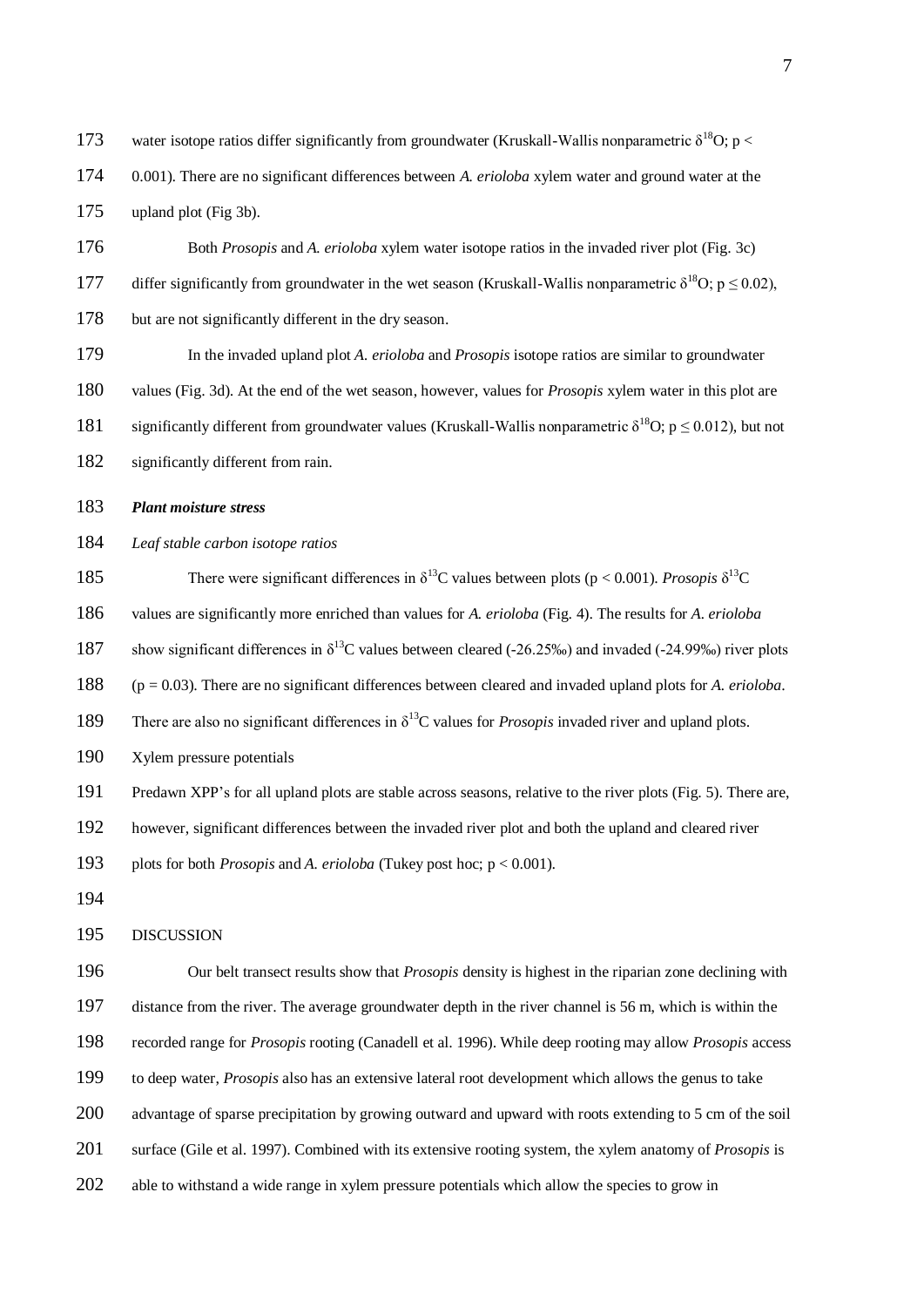environments where the water table may fluctuate over more than 4 m in a year (Stromberg 1992,

Pockman and Sperry 2000). This ability to utilise water at all depths in the soil combined with an ability

to adapt to all soil conditions makes *Prosopis* one of the most prolific invasives in low rainfall

206 environments (Gile et al. 1997).

 Our belt transect results also show that the two native species *Ziziphus mucronata* and *Acacia mellifera* are only evident in those transects where *Prosopis* had been cleared. We speculate that the absence of these two species is because *Prosopis* is able to out-compete them for resources. Our stable water isotope results show that in the riparian zone both *A. erioloba* and *Prosopis* are using the same water source as both species use evaporatively enriched water during the wet season and deeper ground water during the dry season when shallow water is depleted. This competition for water is evident in our 213 leaf  $\delta^{13}$ C results which show less discrimination of the heavy  $^{13}$ C isotope for *A. erioloba* in plots cleared of *Prosopis,* indicating more water available to the plant. Xylem pressure potentials, an indicator of plant moisture stress, show that both *Prosopis* and *A. erioloba* on the invaded riparian plot are more water 216 stressed than on both the cleared river plot and the upland plot.

 There is a significant increase in dead material on *A. erioloba* in the invaded river plot relative to the cleared river plot. We speculate that because *A. erioloba* is more water stressed in the invaded river plot this increase in dead material is related to plant moisture stress. Our belt transect data show that *Prosopis* abundance decreases significantly with distance from the river. In this upland area, where distance to the water table is greater, *Prosopis* is not able to establish as easily as in the riparian zone. 222 With no significant differences in the amount of dead material and  $\delta^{13}$ C values of *A. erioloba*, our results show that this species is better adapted than *Prosopis* to accessing resources in the upland plots.. It is only with an increase in competition for water with *Prosopis* (as in the riparian plots) that there is also a significant increase in the amount of dead material on *A. erioloba*.

 We believe that our results do show that there is competition for water between *Prosopis* and *A. erioloba* at our study site. This competition for water results in *Prosopis* outcompeting *A. erioloba* for water in the riparian zone resulting in severe canopy die back and even death of *A. erioloba.* Because of its economic potential, there is reluctance among authorities to introduce biological control agents to mitigate the spread of *Prosopis* in South Africa (Zachariades et al*.* 2011). Such reluctance can only be overcome by studies such as ours that show the negative effects of *Prosopis* not only on available water 232 but also on species diversity and ecosystem functioning through the decline in viability of a keystone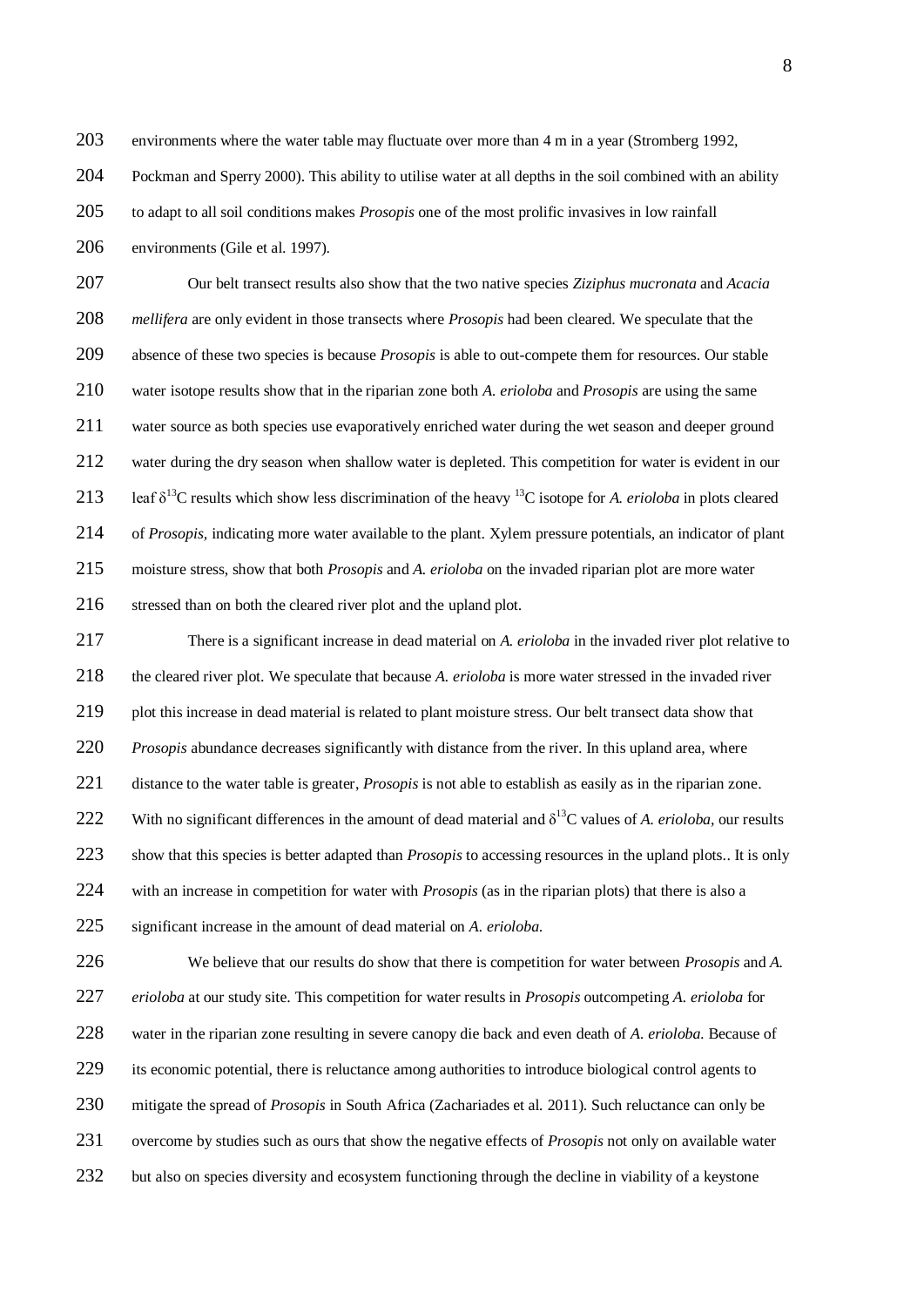| 233 | species. Our study gives strong support for programs not only to remove Prosopis from rivers in the arid           |
|-----|--------------------------------------------------------------------------------------------------------------------|
| 234 | parts of South Africa but also for the release of well researched biological control agents (Zachariades et        |
| 235 | al. 2011).                                                                                                         |
| 236 |                                                                                                                    |
| 237 | <b>ACKNOWLEDGEMENTS</b>                                                                                            |
| 238 | We would like to thank the National Research Foundation of South Africa for partial funding of                     |
| 239 | this project. S. Davids and E. Zitha provided laboratory assistance. Prof T. Clutton Brock's team                  |
| 240 | (especially T. Flower and A. Ross-Gillesby) of the Meerkat Project for access to the study site and their          |
| 241 | assistance in data collection. Mr Masela of van Zylsrus gave us access to a borehole.                              |
| 242 |                                                                                                                    |
| 243 | <b>REFERENCES</b>                                                                                                  |
| 244 | ACITS (1997) Repeated measured ANOVA using SPSS Manova. University of Texas at Austin.                             |
| 245 | http://www.utexas.edu/cc/docs/stat38.html. Accessed 12 March 2007                                                  |
| 246 | Bromilow C (2010) Problem Plants and Alien Weeds of South Africa. Briza Publications,                              |
| 247 | Pretoria                                                                                                           |
| 248 | Brown JR, Archer S (1989) Woody plant invasion of grasslands: establishment of honey mesquite                      |
| 249 | (Prosopis glandulosa var. glandulosa) on sites differing in herbaceous biomass and grazing                         |
| 250 | history. Oecologia 80: 19-26                                                                                       |
| 251 | Burkhart A (1976) A monograph of the genus <i>Prosopis</i> (Leguminoseae subfamily Mimisoideae). J.                |
| 252 | Arnold Arbor 57: 217-525                                                                                           |
| 253 | Busch DE, Ingraham NL, Smith SD (1992) Water uptake in woody riparian phreatophytes of the                         |
| 254 | Southwestern United States: a stable isotope study. Ecol. Appl. 2 (4): 450-459                                     |
| 255 | Canadell J, Jackson RB, Ehleringer JR, Mooney HA, Sala OE, Schulze ED (1996) Maximum rooting                       |
| 256 | depth of vegetation types at the global scale. Oecologia 108: 583-595                                              |
| 257 | Coates Palgrave K, Coates Palgrave M (2002) Trees of southern Africa. Struik, Cape Town                            |
| 258 | Coleman ML, Shepherd TJ, Durham JJ, Rouse JE, Moore GR (1982) Reduction of Water with Zinc for                     |
| 259 | Hydrogen isotope analysis. Anal Chem 54: 993-995                                                                   |
| 260 | Craig H (1961) Isotopic variations in meteoric waters. Sci 133: 1702-1703                                          |
| 261 | Ehleringer JR (1993) Variation in leaf carbon isotope discrimination in <i>Encelia farinosa</i> : implications for |
| 262 | growth, competition, and drought survival. Oecologia 95: 340-346                                                   |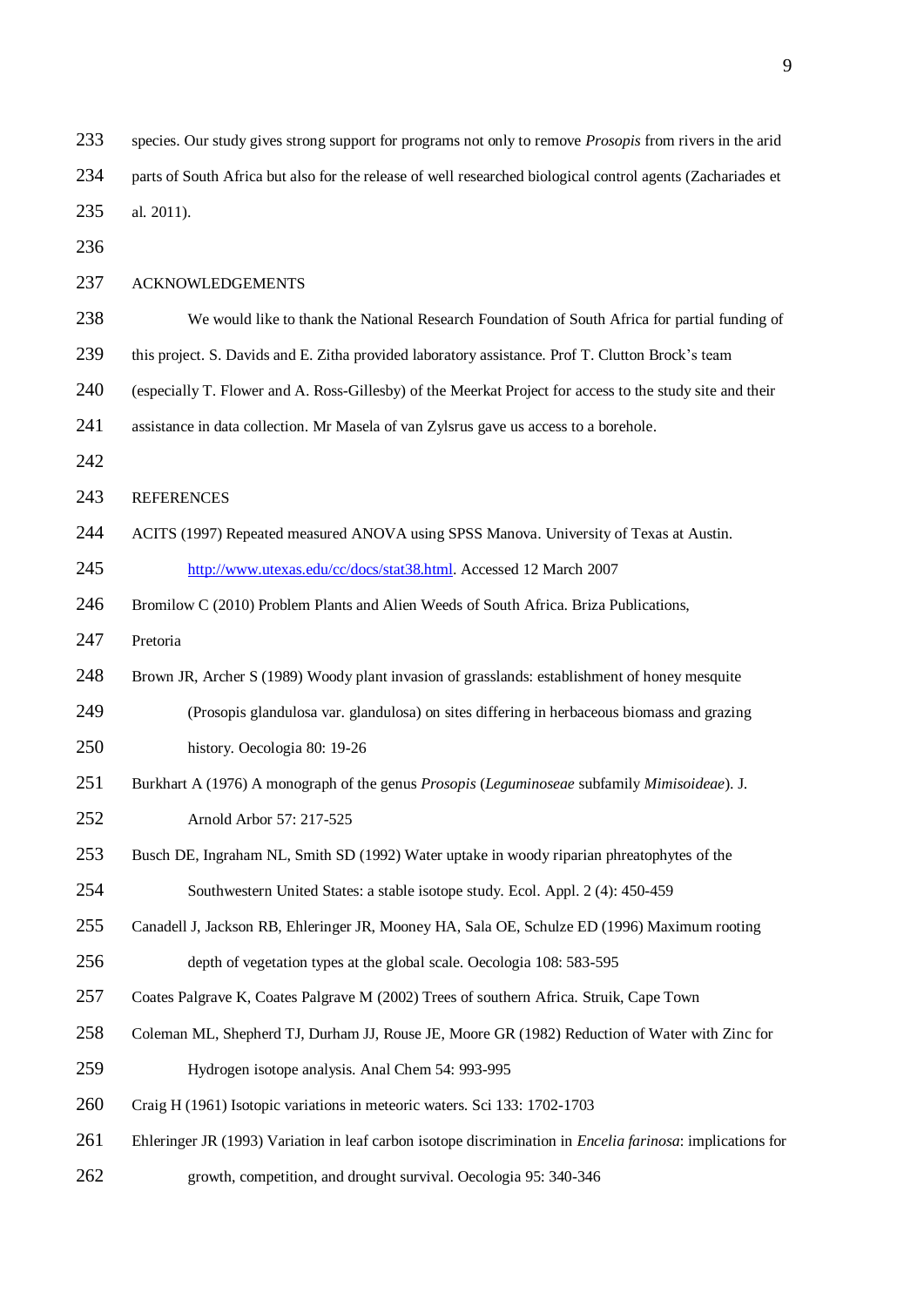- February EC, Higgins SI, Newton R, West AG (2007a) Tree distribution on a steep environmental gradient in an arid savanna. J of Biogeogr 34: 270- 278
- February EC, West AG, Newton R (2007b) The relationship between rainfall, water source and growth for an endangered tree. Austral Ecol 32 (4): 397-402
- Gile LH, Gibbens RP, Lenz JM (1997) The near-ubiquitous pedogenic world of mesquite roots in an arid basin floor*.* J of Arid Env 35:39-58
- Harding GB (1987) The status of *Prosopis* as a weed. Appl Plant Sci 1 (1): 43 48
- Jennings, CMH (1974). The geohydrology of Botswana. Ph.D. Thesis, University of Natal
- Meyer R, Duvenhage AWA, de Beer JH, Huyssen RMJ (1985). A geophysicalgeohydrological study
- along the Kuruman River in the Kuruman and Gordonia districts. Transactions Geol Soc of S Africa 88: 501-515
- Miller JM, Miller PC (1984). Leaf conductances and xylem pressure potentials in fynbos plants species. S African J of Sci 80(88): 381-385
- Milton SJ, Dean WRJ (1995) How useful is the keystone species concept, and can it be applied to *Acacia erioloba* in the Kalahari Desert? Z für Ökologie u Naturschutz 4: 147-156
- Mucina L, Rutherford MC (2006) The vegetation of South Africa, Lesotho and Swaziland. Strelizia19. SANBI, Pretoria, pp 525-527
- Mwangi E, Swallow B (2005) Invasion of *Prosopis juliflora* and local livelihoods: case study from the Lake Baringo area of Kenya. ICRAF Working Paper – no. 3. Nairobi: World Agroforestry
- Centre
- Nilsen ET, Sharifi MR, Rundell PW (1991) Quantitative phenology of warm desert legumes: seasonal growth of six *Prosopis* species at the same time. J. Arid Env. 20: 299-311
- Obakeng OT (2007) Soil moisture dynamics and evapotranspiration at the fringe of the Botswana
- Kalahari, with emphasis on deep rooting vegetation, PhD Dissertation, Dissertation No. 141, 287 ITC, Netherlands
- Pockman WT, Sperry JS (2000) Vulnerability to xylem cavitation and the distribution of Sonoran desert vegetation. Am J of Bot 87:1287-1299
- Poynton RJ (1990) The genus *Prosopis* in southern Africa, S. African For. Journal 152: 62-66
- Powell E (2005) What is happening to the camel thorns of Kathu? Veld & Focus*,* March 2005, 34-35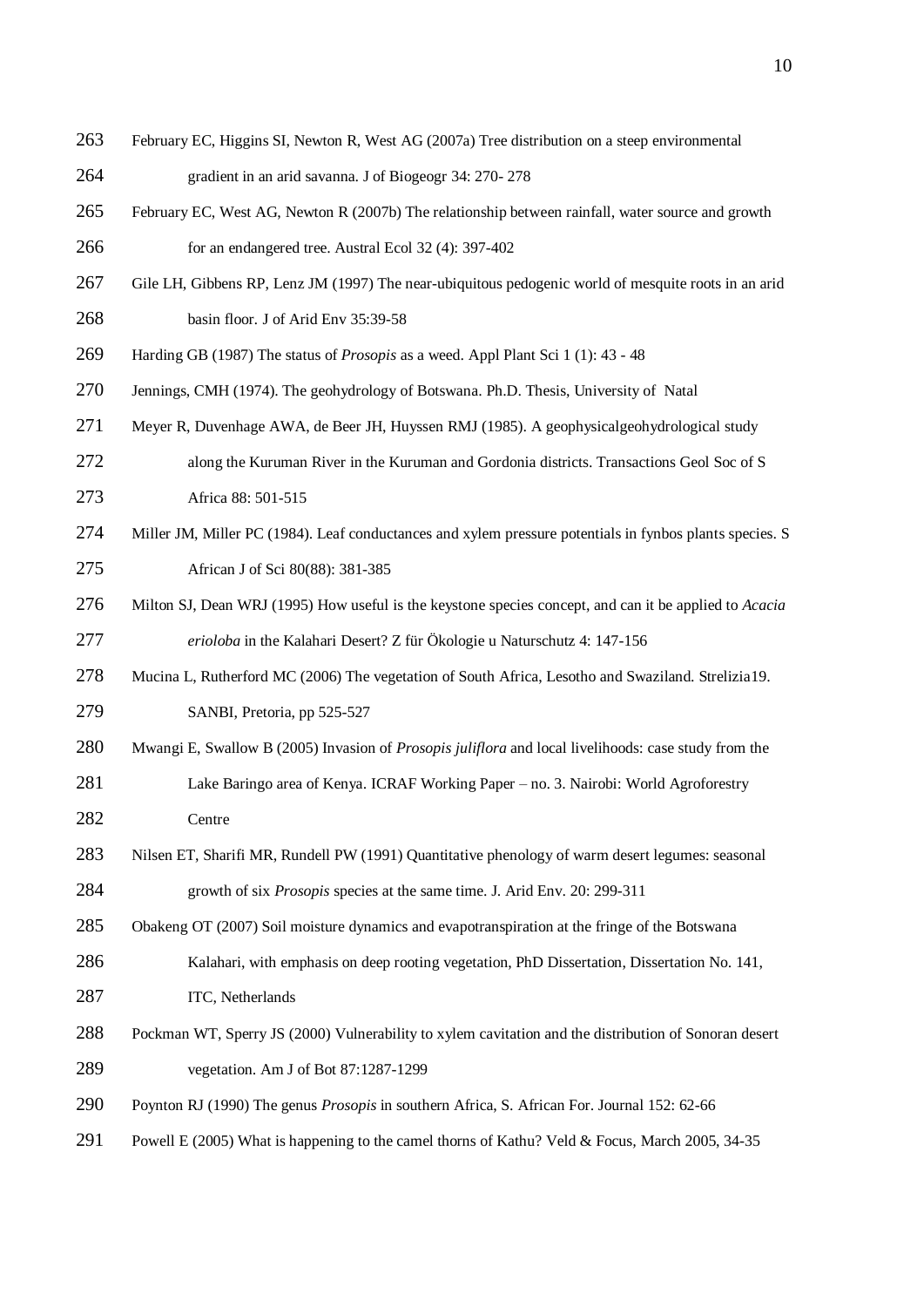Robertson I, Woodborne S (2002) Carbon isotopes confirm the competitive advantages of *Prosopis* over *Acacia erioloba*. Study of Environmental Change using Isotope Techniques. International

Atomic Energy Agency, Vienna, IAEA-CSP-13/P

- Sankaran M, Hanan NP, Scholes RJ, et al (2005) Determinants of woody cover in African savannas, Nat 438(8): 846-849
- Sankaran M, Ratnam J, Hanan N (2008) Woody cover in African Savannas: the role of resources, fire and herbivory. Glob Ecol & Biogeogr 17(2): 236-245
- Scholander PF, Hammel HT, Bradstreet ED, Hemmingsen EA (1965) Sap pressure in vascular plants. Sci. 148: 339-346
- Seymour CL, Huyser O (2008) Fire and the demography of camelthorn (*Acacia erioloba* Meyer) in the southern Kalahari – evidence for a bonfire effect? Afr J of Ecol. 46: 594-601
- Socki RA, Karlsson HR, Gibson EK (1992) Extraction technique for the determination of Oxygen 18 in water using preevacuated glass vials. Anal Chem. 64: 829-831
- Stromberg JC, Tress JA, Wilkins SD, Clark S (1992) Response of velvet mesquite to groundwater decline. J Arid Env. 23: 45-58
- van Auken OW (2000) Shrub invasion of North American semiarid grasslands. Ann. Rev of Ecol and Syst 31: 197–215
- Van der Walt P, le Riche E (1999) The Kalahari and its plants. Published by authors, South Africa
- Van Rooyen N, Bezuidenhout H, de Kock E (2001) Flowering plants of the Kalahari Dunes. Ekotrust, South Africa
- Van Wilgen BW, Le Maitre DC, Cowling RM (1998) Ecosystem services, efficiency, sustainability and equity: South Africa's Working for Water programme. Trends in Ecol and Evol 13: 378
- White JWC, Cook ER, Lawrence JR, Broecker WS (1985) The D/H ratios of sap in trees: implications for water sources and tree ring D/H ratios. Geochim Cosmochim Acta 49: 237-246
- Wise R, Van Wilgen BW, Le Maitre DC (2012) Costs, benefits and management options for an invasive
- alien tree species: the case of mesquite in the Northern Cape, South Africa. J Arid Env 84:80-90
- Zachariades C, Hoffman JH, Roberts AP (2011) Biological control of Mesquite (*Prosopis* Species)
- (Fabaceae) in South Africa. Afr Entom 19(2): 402-415
- 
-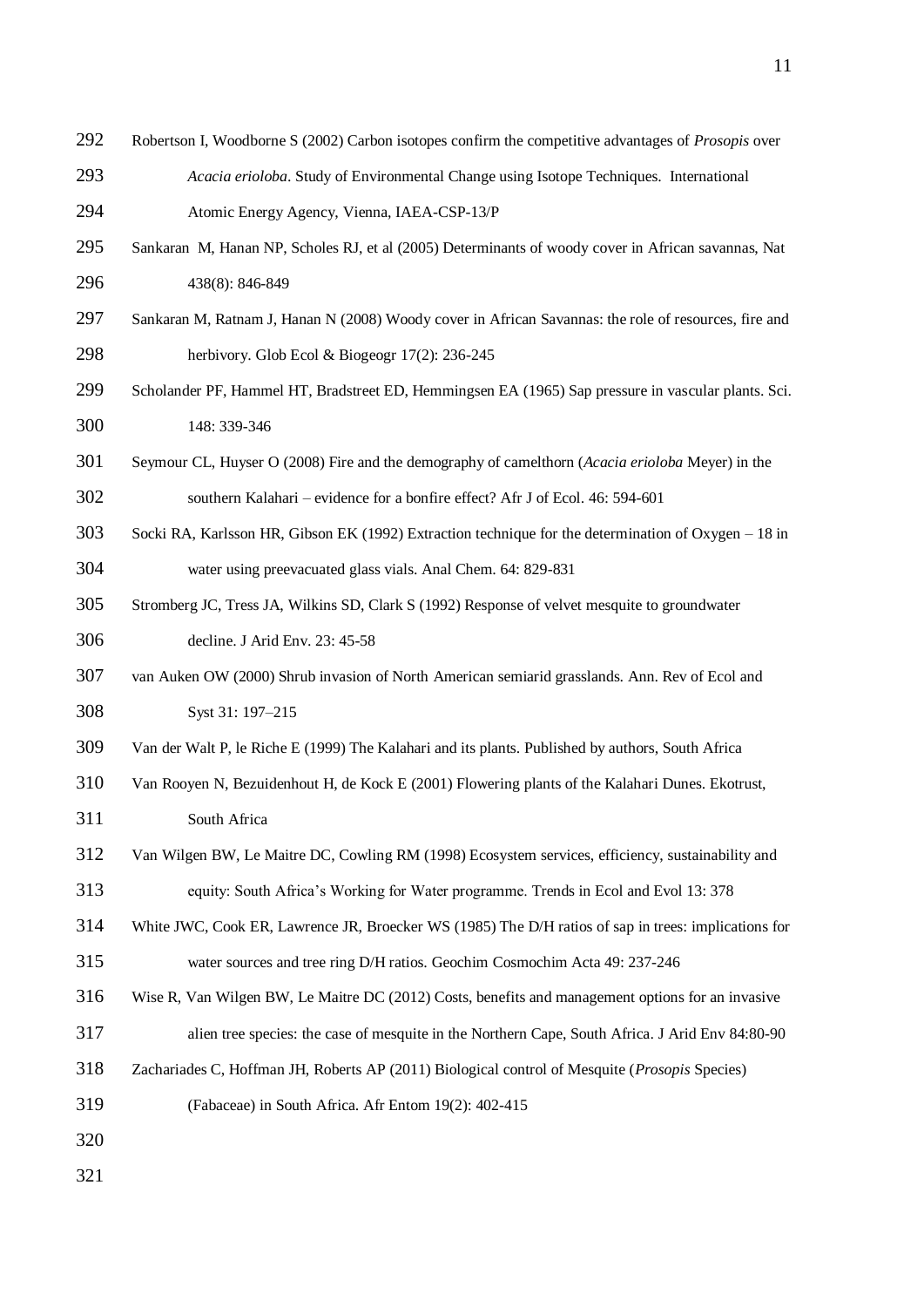#### **Figure Captions**

(Figures created in MS Office)

**Fig. 1** Results of the belt transect showing the decline in *Prosopis* density with distance from the river and

- the increase in both *Ziziphus mucronata* and *Acacia mellifera* in the cleared area. Values are for the total
- number of trees for three transects in and invaded and three transects in a cleared area

- **Fig. 2** Mean and standard error for percentage canopy dieback showing the difference between upland
- and riparian *A. erioloba* trees where the amount of dead material increased in those trees in the invaded
- riparian plot but there were no significant differences between invaded upland and cleared upland plots
- **Fig.** 3 Mean  $\delta^{18}$ O and  $\delta^{2}$ H values ( $\pm$  1 SE) for xylem water of *A. erioloba* for the dry season ( $\Box$ ), start of
- the wet season (■) and end of the wet season (■) for (a) cleared river, (b) cleared upland, (c) invaded river
- and (d) invaded upland. Also shown are values for xylem water of *Prosopis* for the dry season (○), start of
- 336 the wet season ( $\bullet$ ) and end of the wet season ( $\bullet$ ). These values are plotted relative to the local meteoric

337 water line (—) as well as average soil ( $\times$ ), rain ( $\triangle$ ) and groundwater ( $\triangle$ )

**Fig. 4** Mean and standard error for leaf  $\delta^{13}$ C values for *A. erioloba* and *Prosopis* showing differences between upland and riparian trees

- **Fig. 5** Mean and standard error (n=6) predawn XPP's (MPa) for **(a)** cleared river (□) and upland (■) *A.*
- *erioloba*, **(b)** invaded river (□) *A. erioloba* and invaded upland (■) *A. erioloba* and **(c)** invaded river (○)
- *Prosopis* sp*.* and invaded upland (●) *Prosopis* sp
-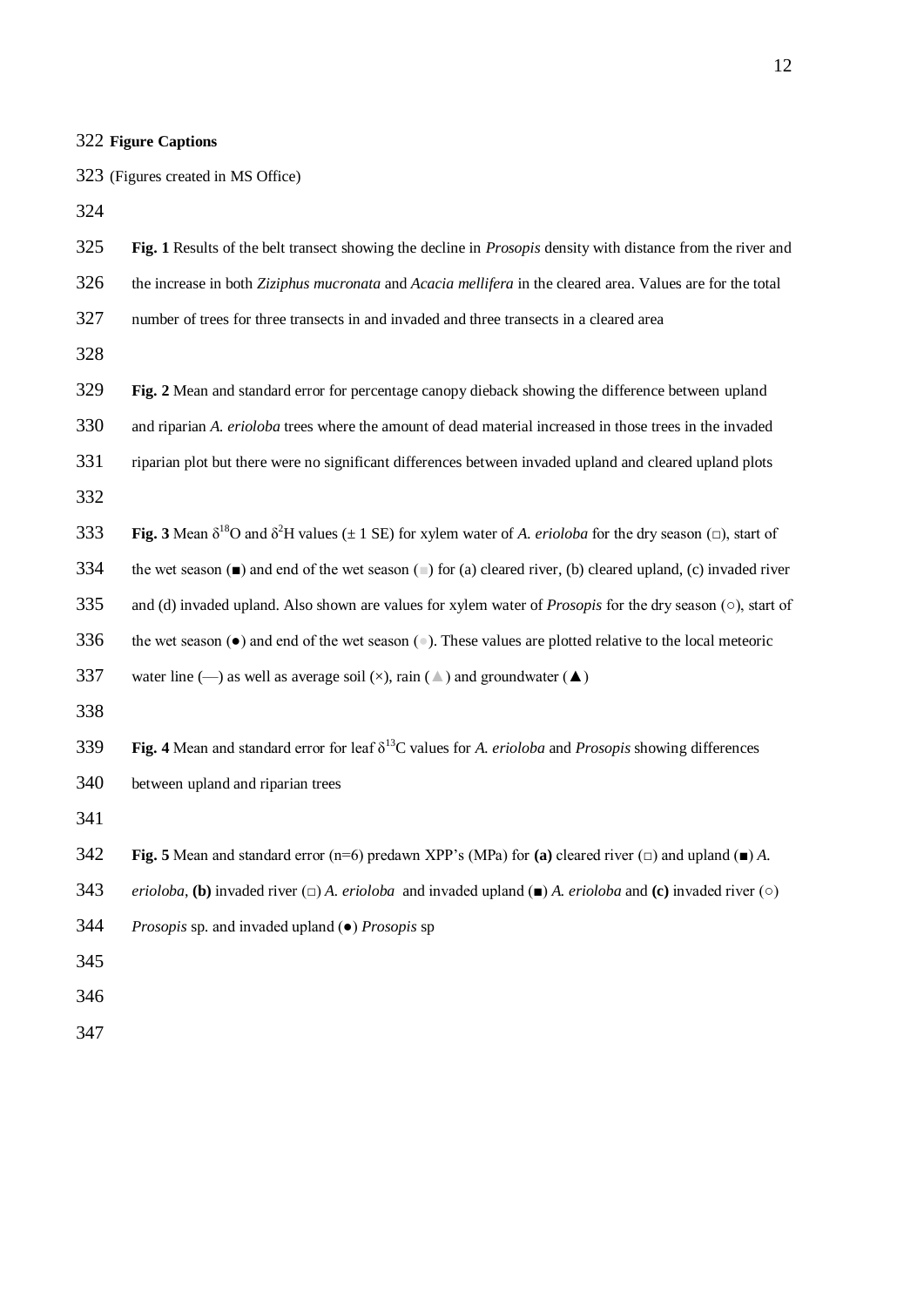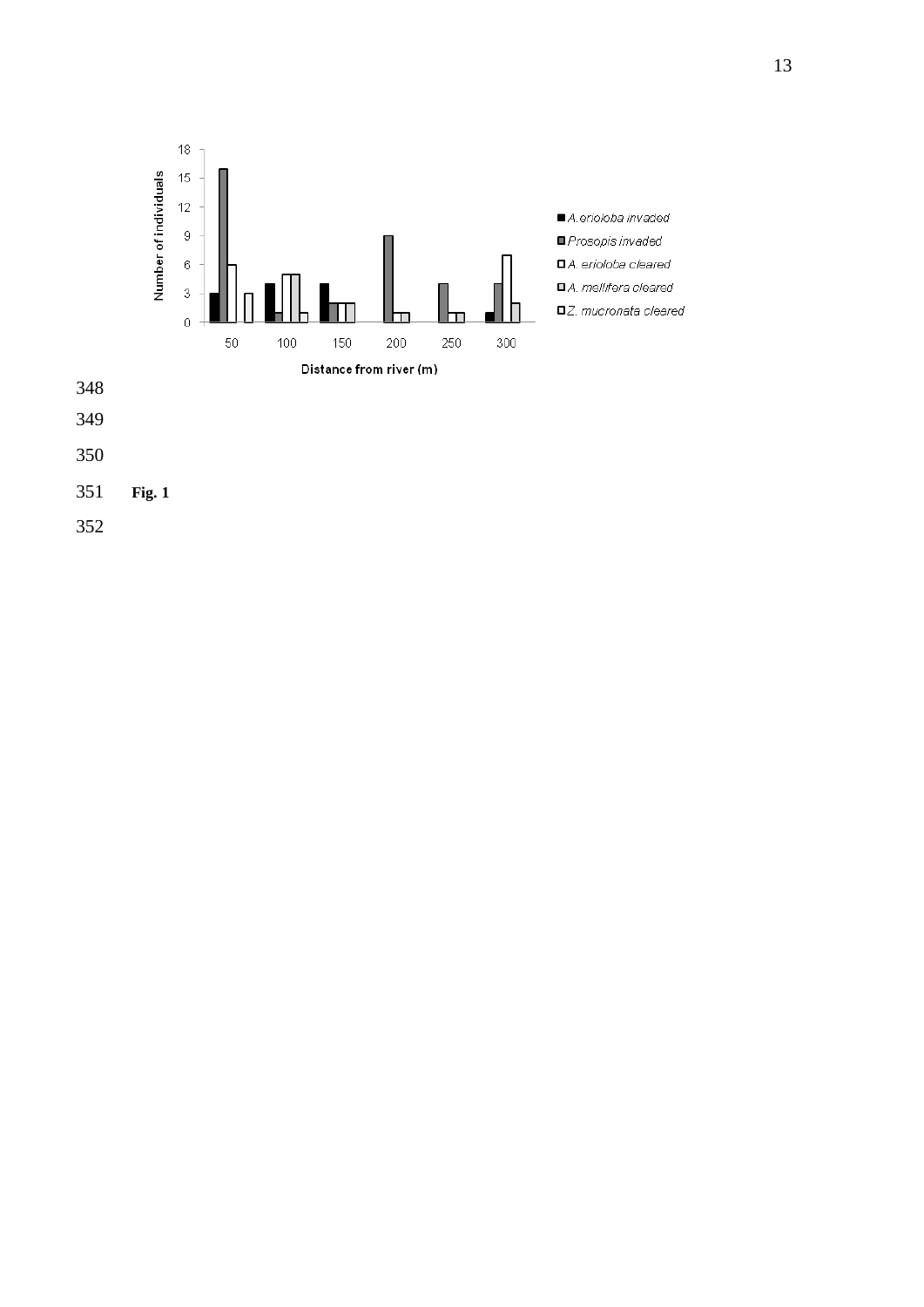

- **Fig . 2**
-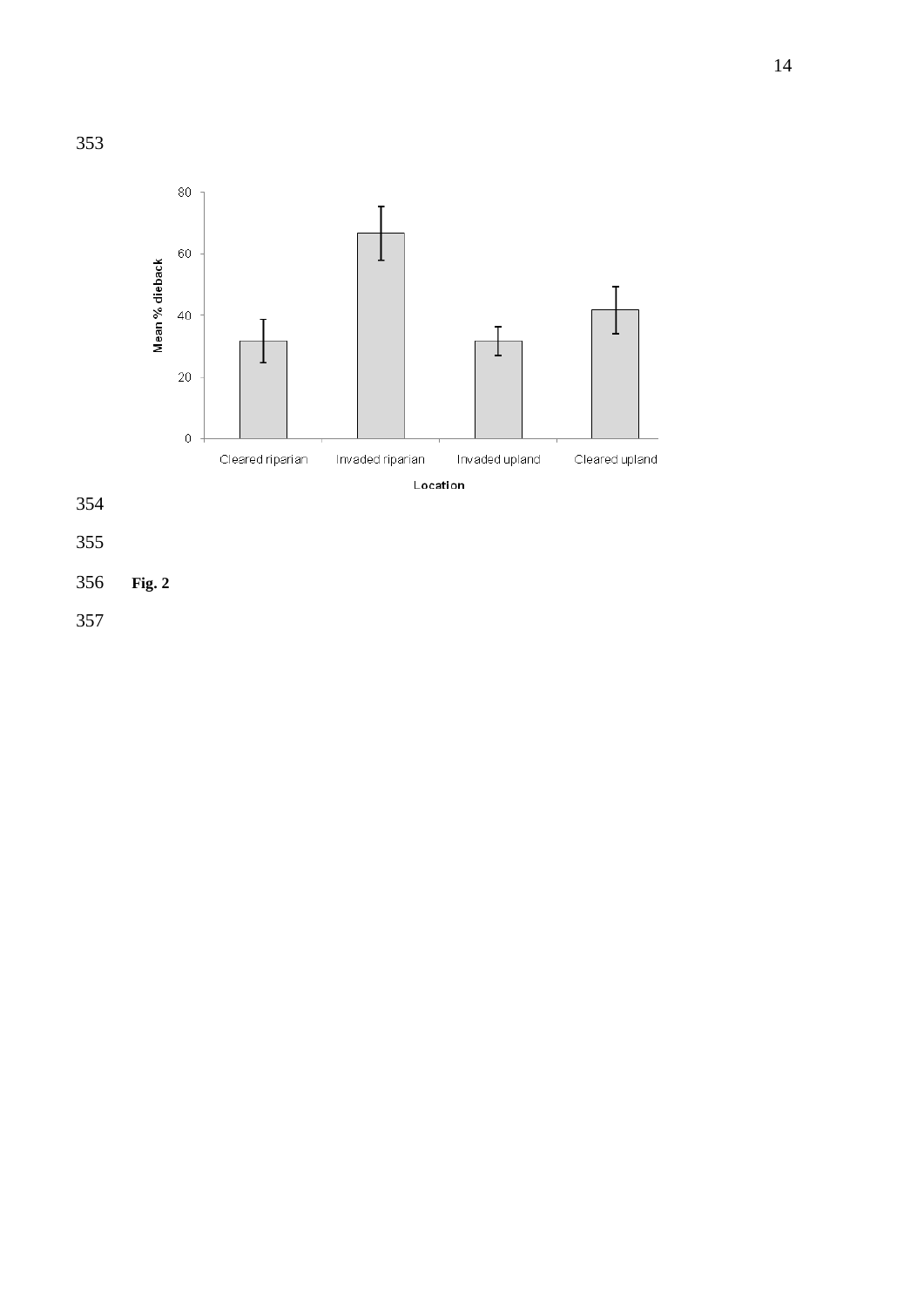



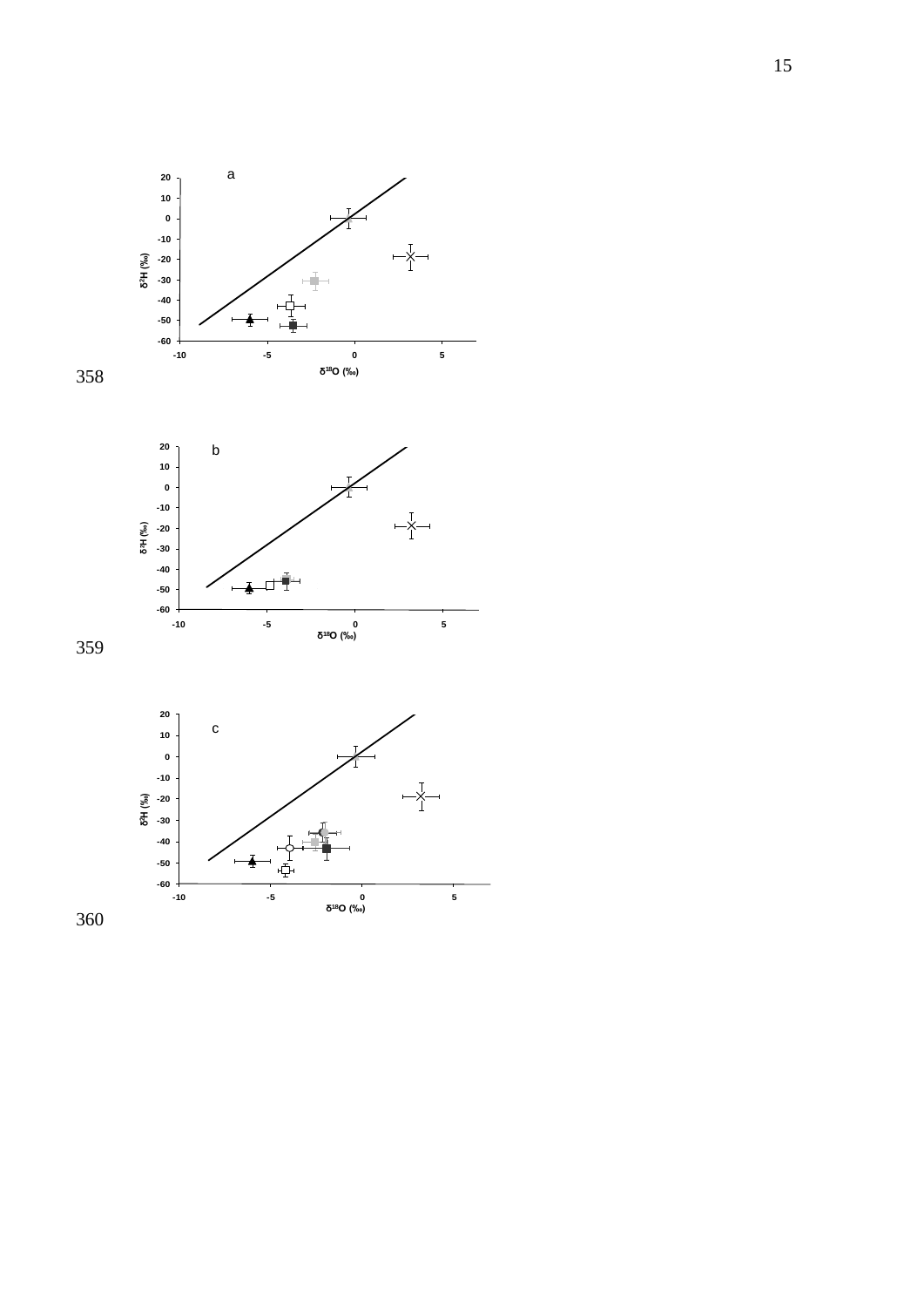